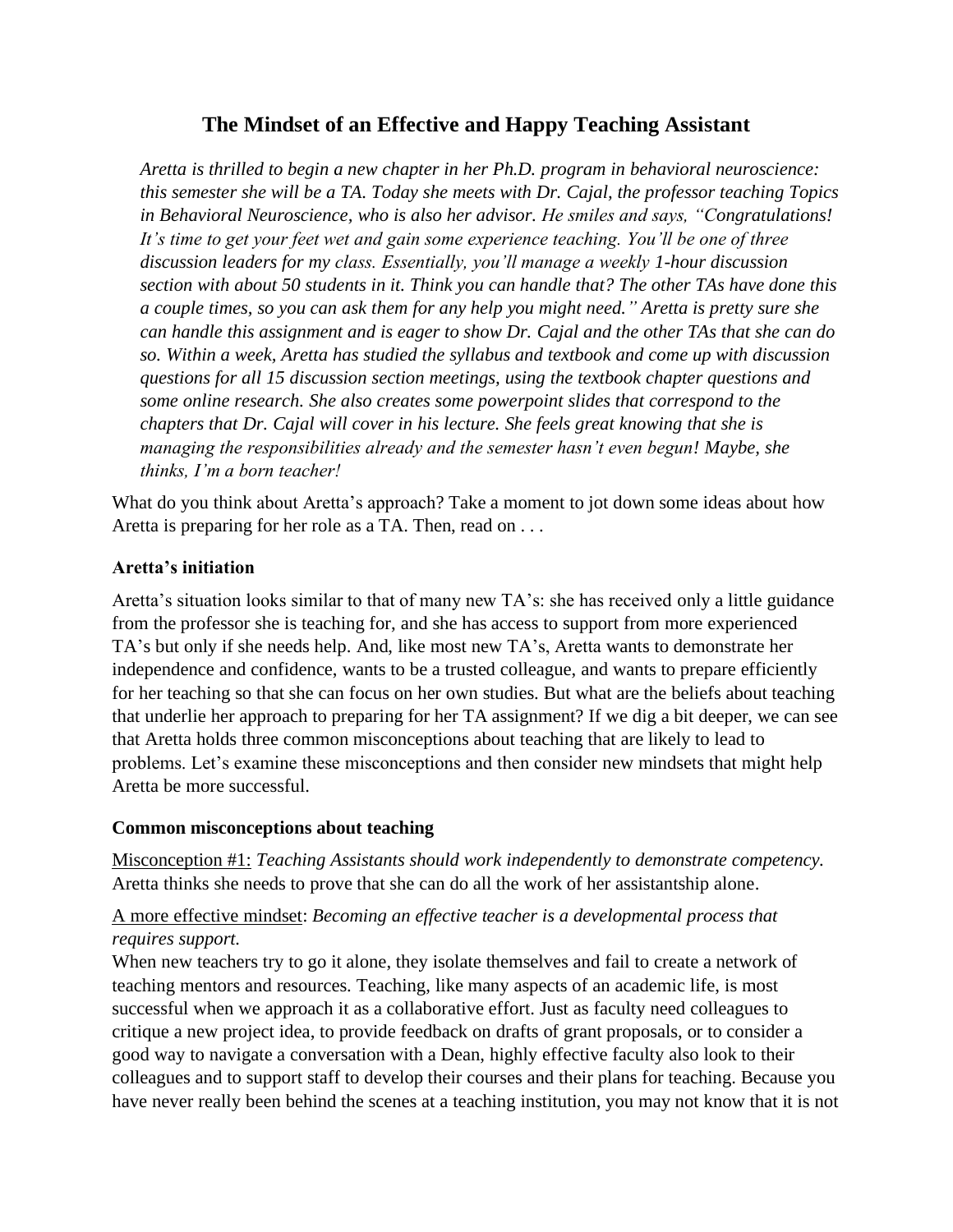only typical but also encouraged for instructors to get support from departmental colleagues, from the institution's Teaching and Learning Center, and by consulting the research on teaching and learning. It might surprise you to know that there are books and research journals on teaching in higher education; some books and journals are even dedicated to teaching in your specific discipline! As you consider the kinds of challenges you might face as a new teaching assistant—everything from planning a course to handling a difficult discussion in the classroom—it's important to know that there are experts who are happy to help you think through these issues and develop your teaching abilities.

Misconception #2: *Teaching ability is innate.* Aretta thinks that she might be a born teacher.

### A more effective mindset: *Teaching is a skill that develops over time with practice and feedback.*

There is a great risk in believing that teaching ability is innate: when things get difficult (which they inevitably will!), teachers who hold this belief might decide teaching isn't actually for them and simply give up. Teachers aren't born—rather they develop. The research on teaching suggests strongly that teachers improve by trying approaches, reflecting on the outcomes, and then gathering new ideas from the research on teaching and adjusting their approaches accordingly. This is much like the way we approach research! Just as our research develops through cycles of investigation, teaching is an ability that improves with work and reflection. Evidence from research on teaching suggests that a productive way to think about teaching is to see it as a skill that grows over time *and* to see it as a field of study in and of itself, with a scholarly tradition that can support that growth with the application of evidence-based teaching practices.

### Misconception #3*: Teaching starts with a syllabus and a textbook.*

Aretta's preparation to teach began with her considering all the things that students should know or understand.

### A more effective mindset: *Teaching is about staging learning experiences for students that require them to do meaningful work.*

When new teachers think of teaching, they tend to focus on what should be covered in a course. This focus on content usually leads new teaching assistants to start looking at topics on syllabi or chapters in a textbook. While each discipline at a university *could* be reduced to a list of facts, topics, or themes, students who are simply required to memorize or know a lot about a discipline are deeply disadvantaged. To begin with, a focus on foundational knowledge is boring; beyond that, when students are asked to memorize or retain a lot of information, they are robbed of the opportunity to do meaningful and motivating work in the discipline. While undergraduate students aren't necessarily ready to do the doctoral-level work you are doing, it's important to challenge them to do aspects of the kinds of analysis, application, or evaluation that make each field of inquiry really exciting. Requiring students to do real work is what will allow them to learn in your class *and* will make you a more inspired teacher (who does less work while they do more!).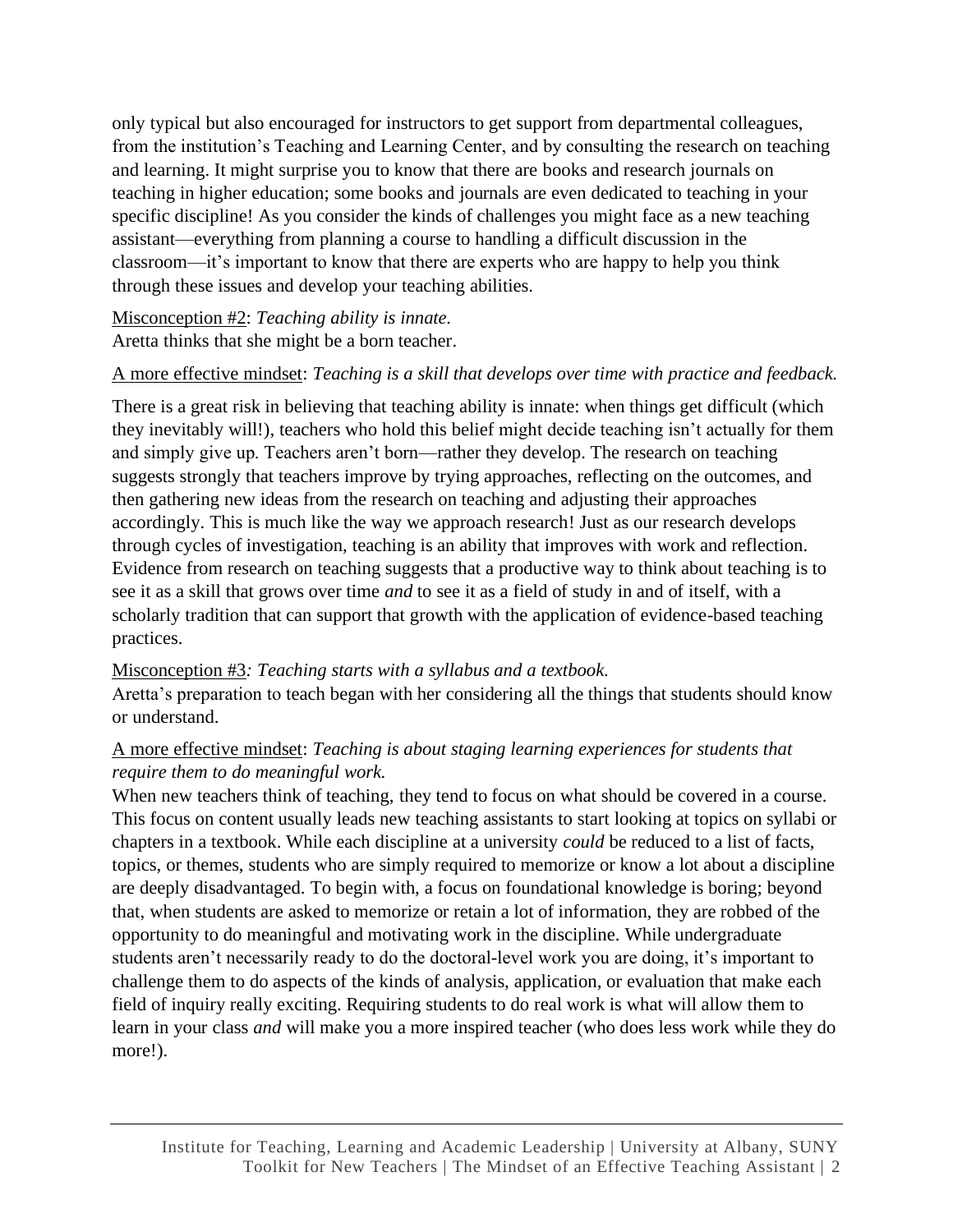## **Why do Teaching Assistants hold mistaken beliefs about teaching?**

As noted above, new teaching assistants often embark on teaching without having been invited behind the scenes to see how instructors get support, prepare themselves, develop, or start their course planning. Because of this, most new teachers draw on their own experiences as learners.

Some of these experiences may actually contribute to the misunderstandings new teaching assistants have about teaching! First, Ph.D.- or Masters-level students are often required to demonstrate independence, working quickly and without help. While this may make you stand out as a graduate student, it works against the principle of finding support as you develop as a teacher. Second, probably because you've been around a lot of professors who seem brilliant and because you yourself are likely a quick learner, you might consider talent in your area to be the result of innate ability. This can lead us to think that researchers and teachers are simply very bright people whose work is inspired by natural ability. So it is not a stretch to think that teaching is also an innate ability—a belief that you now know is mistaken. Finally, many graduate students have been exposed primarily to lecture-based teaching, so they think that this approach will work with their students. But graduate students are more likely to learn from lectures because your level of expertise helps you listen actively and make connections between the lecture and other concepts and processes. The lecture for you is a challenge that helps you develop your thinking. Our undergraduate students don't do that kind of spontaneous, expert thinking when they listen to lectures. Providing students with information and lectures just won't result in the kind of deep thinking that you would do with those resources. But if most of the teaching you've experienced has been based on lectures and reading, it's easy to see why you might mistakenly think that is a good way to approach teaching.

# **Moving forward with a more effective and more fulfilling teaching mindset**

You now know about three key principles to an effective and more fulfilling mindset. It's time to start acting on these three key principles. Let's explore how you can shift toward this more effective mindset.

## *1. Find support as you develop your teaching.*

Like many institutions of higher education, the University has resources to help you develop your teaching skills and to tackle the work of your teaching assistantship. ITLAL offers one-onone consultations to take you from your first steps as a TA through your first semester as a grader, discussion leader, or instructor of record. We offer workshops and academies to help you with your teaching in a collegial atmosphere where you can learn with and from other instructors. We also offer courses on college teaching, preparing for a career as a professor, and the process of creating a teaching portfolio. Our website offers many written resources that will guide your thinking about teaching. You'll also find information about the services we offer that help you get feedback on your teaching, such as an early semester survey for your students and non-evaluative, confidential classroom observations. Your department may also offer classes, guidance, and mentoring to support your work as a teaching assistant. ITLAL can help you consider what your supports are and how to make the most of them. Never feel hesitant to reach out to us. We are always here for you.